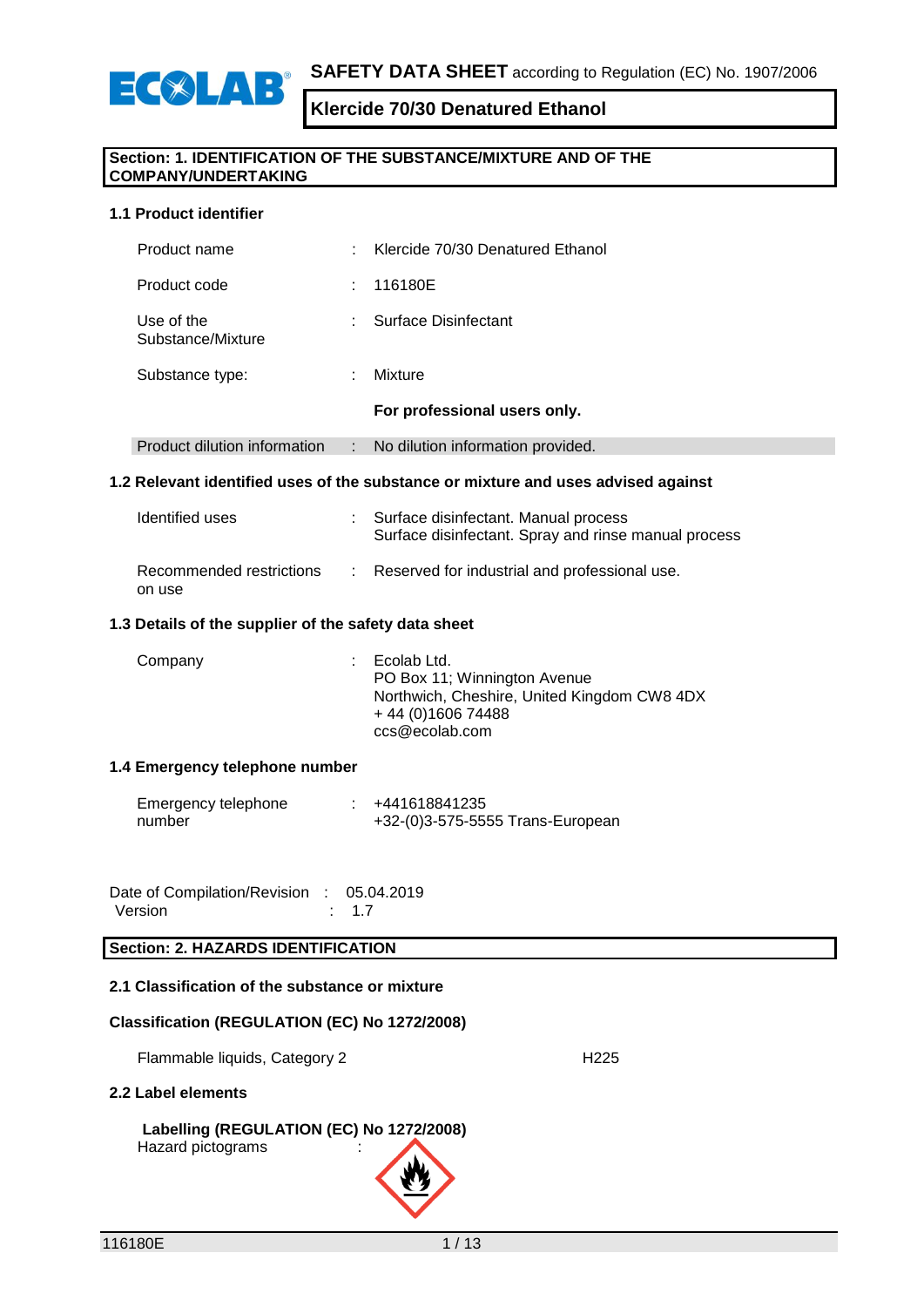| Signal Word                     | Danger                                 |                                                                                          |
|---------------------------------|----------------------------------------|------------------------------------------------------------------------------------------|
| <b>Hazard Statements</b>        | $\therefore$ H225                      | Highly flammable liquid and vapour.                                                      |
| <b>Precautionary Statements</b> | <b>Prevention:</b><br>P <sub>210</sub> | Keep away from heat, hot surfaces, sparks,<br>open flames and other ignition sources. No |

smoking.

#### **2.3 Other hazards**

| None known. |
|-------------|
|             |

# **Section: 3. COMPOSITION/INFORMATION ON INGREDIENTS**

#### **3.2 Mixtures**

#### **Hazardous components**

| <b>Chemical Name</b>                                                                                                                                                                                                                                                   | CAS-No.                            | Classification                      | Concentration:    |  |  |  |  |  |
|------------------------------------------------------------------------------------------------------------------------------------------------------------------------------------------------------------------------------------------------------------------------|------------------------------------|-------------------------------------|-------------------|--|--|--|--|--|
|                                                                                                                                                                                                                                                                        | EC-No.                             | <b>REGULATION (EC) No 1272/2008</b> | [%]               |  |  |  |  |  |
|                                                                                                                                                                                                                                                                        | <b>REACH No.</b>                   |                                     |                   |  |  |  |  |  |
| ethanol                                                                                                                                                                                                                                                                | 64-17-5                            | Flammable liquids Category 2; H225  | $>= 50 - 5 = 100$ |  |  |  |  |  |
|                                                                                                                                                                                                                                                                        | 200-578-6                          |                                     |                   |  |  |  |  |  |
|                                                                                                                                                                                                                                                                        | 01-2119457610-43                   |                                     |                   |  |  |  |  |  |
| Substances with a workplace exposure limit :                                                                                                                                                                                                                           |                                    |                                     |                   |  |  |  |  |  |
| $>= 0.25 - 0.5$<br>2-methylpropan-2-ol<br>75-65-0<br>Flammable liquids Category 2; H225<br>Acute toxicity Category 4; H332<br>200-889-7<br>Eye irritation Category 2; H319<br>01-2119444321-51<br>Specific target organ toxicity - single<br>exposure Category 3; H335 |                                    |                                     |                   |  |  |  |  |  |
| For the full text of the H-Statements mentioned in this Section, see Section 16.                                                                                                                                                                                       |                                    |                                     |                   |  |  |  |  |  |
|                                                                                                                                                                                                                                                                        | $\mathcal{L}$ . TIRAT AIR MEAGUREA |                                     |                   |  |  |  |  |  |

# **Section: 4. FIRST AID MEASURES**

### **4.1 Description of first aid measures**

| In case of eye contact  | : Rinse with plenty of water.                           |
|-------------------------|---------------------------------------------------------|
| In case of skin contact | : Rinse with plenty of water.                           |
| If swallowed            | : Rinse mouth. Get medical attention if symptoms occur. |
| If inhaled              | : Get medical attention if symptoms occur.              |

### **4.2 Most important symptoms and effects, both acute and delayed**

See Section 11 for more detailed information on health effects and symptoms.

#### **4.3 Indication of immediate medical attention and special treatment needed**

Treatment : Treat symptomatically.

# **Section: 5. FIREFIGHTING MEASURES**

#### **5.1 Extinguishing media**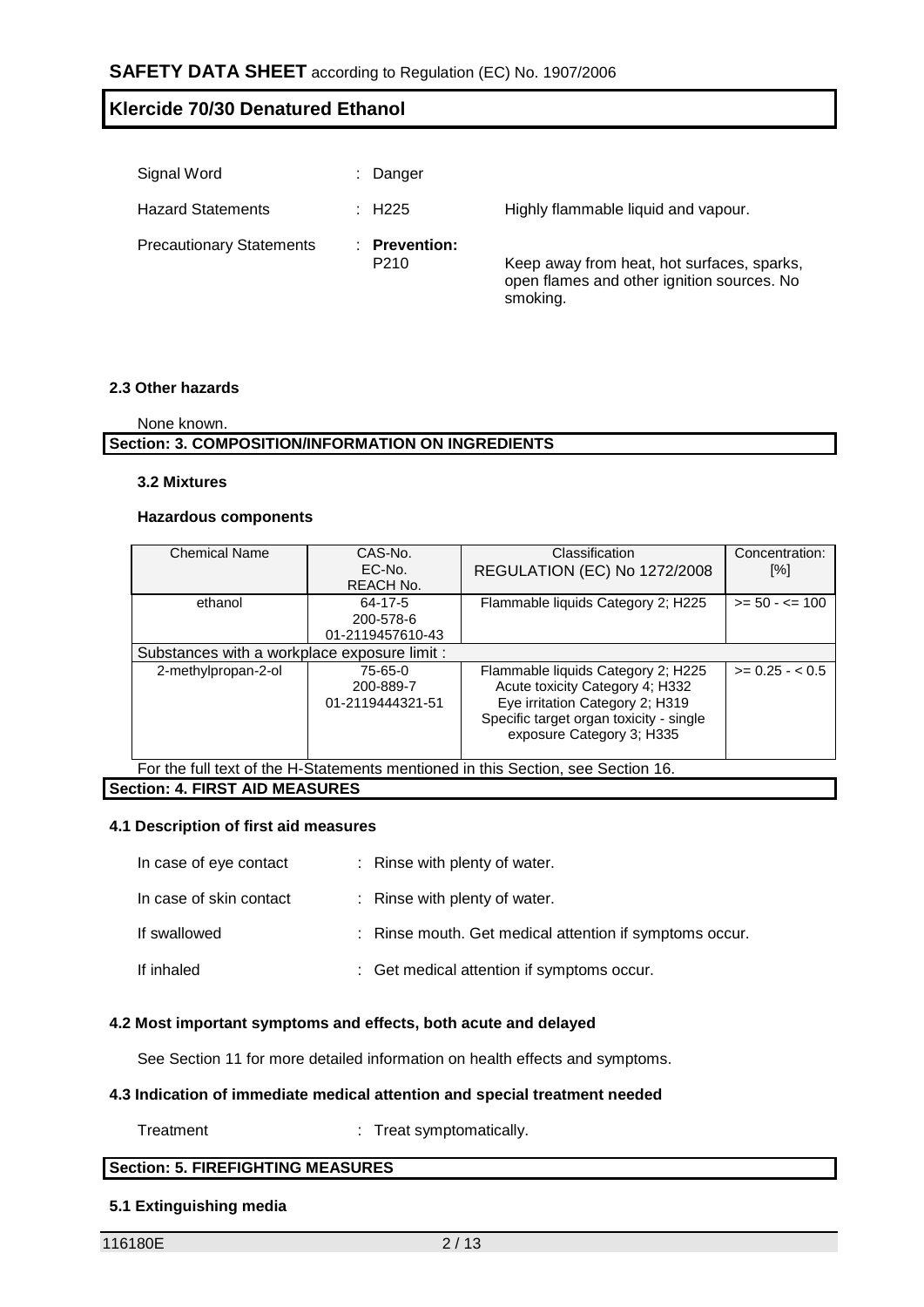| Suitable extinguishing media                              | : Use extinguishing measures that are appropriate to local<br>circumstances and the surrounding environment.                                                                                                                   |
|-----------------------------------------------------------|--------------------------------------------------------------------------------------------------------------------------------------------------------------------------------------------------------------------------------|
| Unsuitable extinguishing<br>media                         | : High volume water jet                                                                                                                                                                                                        |
| 5.2 Special hazards arising from the substance or mixture |                                                                                                                                                                                                                                |
| Specific hazards during<br>firefighting                   | $:$ Fire Hazard<br>Keep away from heat and sources of ignition.<br>Flash back possible over considerable distance.<br>Beware of vapours accumulating to form explosive concentrations.<br>Vapours can accumulate in low areas. |
| Hazardous combustion<br>products                          | Depending on combustion properties, decomposition products<br>may include following materials:<br>Carbon oxides                                                                                                                |
| 5.3 Advice for firefighters                               |                                                                                                                                                                                                                                |
| Special protective equipment<br>for firefighters          | : Use personal protective equipment.                                                                                                                                                                                           |
| Further information                                       | : Use water spray to cool unopened containers. Fire residues and<br>contaminated fire extinguishing water must be disposed of in<br>accordance with local regulations. In the event of fire and/or                             |

### **Section: 6. ACCIDENTAL RELEASE MEASURES**

#### **6.1 Personal precautions, protective equipment and emergency procedures**

| Advice for non-emergency<br>personnel | : Remove all sources of ignition. Refer to protective measures listed<br>in sections 7 and 8.                                                          |
|---------------------------------------|--------------------------------------------------------------------------------------------------------------------------------------------------------|
| Advice for emergency<br>responders    | : If specialised clothing is required to deal with the spillage, take<br>note of any information in Section 8 on suitable and unsuitable<br>materials. |

explosion do not breathe fumes.

#### **6.2 Environmental precautions**

| Environmental precautions | Do not allow contact with soil, surface or ground water. |
|---------------------------|----------------------------------------------------------|
|---------------------------|----------------------------------------------------------|

#### **6.3 Methods and materials for containment and cleaning up**

| Methods for cleaning up | : Eliminate all ignition sources if safe to do so. Stop leak if safe to |
|-------------------------|-------------------------------------------------------------------------|
|                         | do so. Contain spillage, and then collect with non-combustible          |
|                         | absorbent material, (e.g. sand, earth, diatomaceous earth,              |
|                         | vermiculite) and place in container for disposal according to local /   |
|                         | national regulations (see section 13). Flush away traces with           |
|                         | water. For large spills, dike spilled material or otherwise contain     |
|                         | material to ensure runoff does not reach a waterway.                    |

#### **6.4 Reference to other sections**

See Section 1 for emergency contact information. For personal protection see section 8. See Section 13 for additional waste treatment information.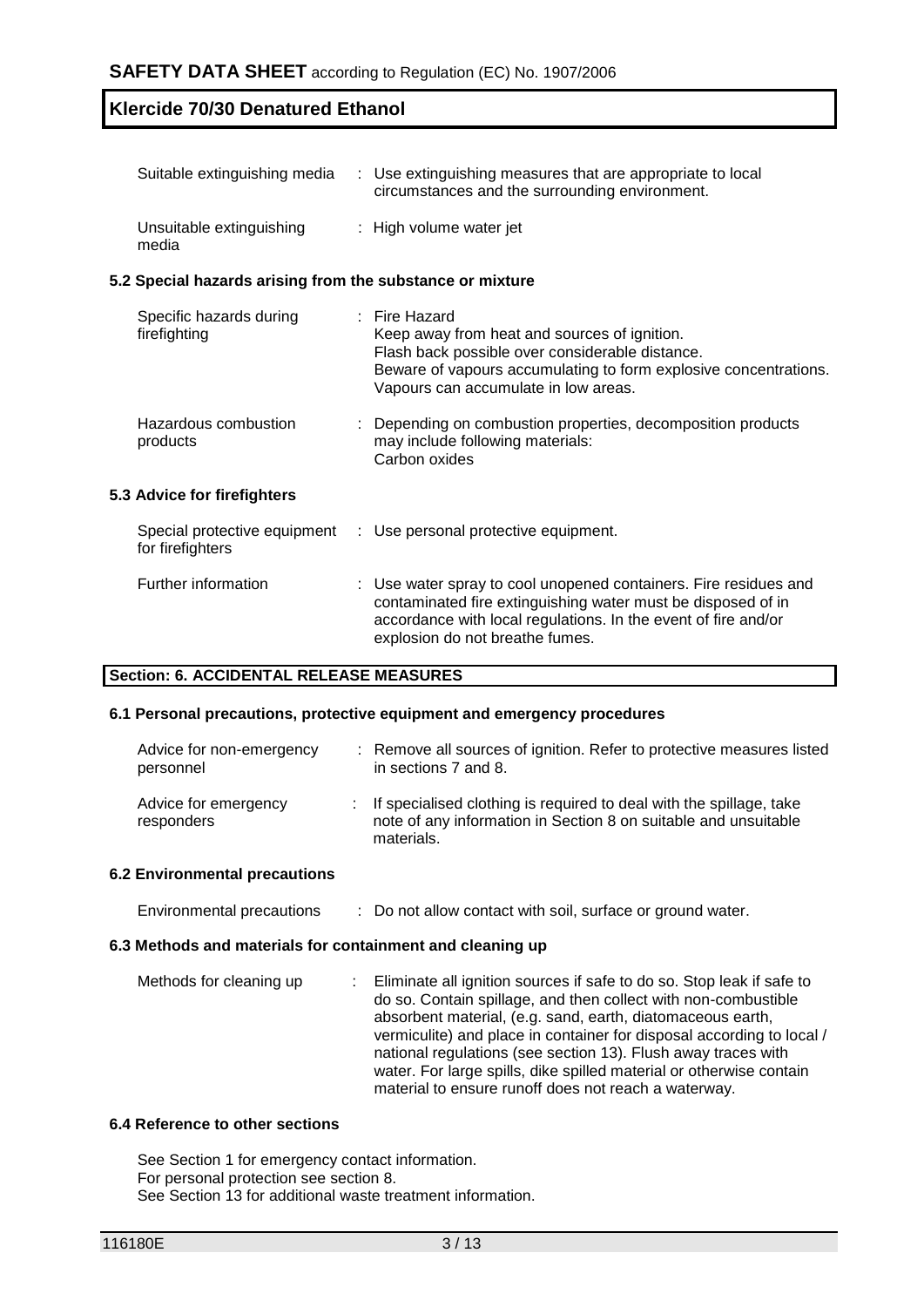### **Section: 7. HANDLING AND STORAGE**

## **7.1 Precautions for safe handling**

| Advice on safe handling | : Use only with adequate ventilation. Keep away from fire, sparks<br>and heated surfaces. Take necessary action to avoid static<br>electricity discharge (which might cause ignition of organic<br>vapours). Wash hands thoroughly after handling. Open drum<br>carefully as content may be under pressure. |
|-------------------------|-------------------------------------------------------------------------------------------------------------------------------------------------------------------------------------------------------------------------------------------------------------------------------------------------------------|
| Hygiene measures        | : Handle in accordance with good industrial hygiene and safety<br>practice. Remove and wash contaminated clothing before re-use.<br>Wash face, hands and any exposed skin thoroughly after<br>handling.                                                                                                     |

### **7.2 Conditions for safe storage, including any incompatibilities**

| Requirements for storage<br>areas and containers | : Keep away from heat and sources of ignition. Keep in a cool, well-<br>ventilated place. Keep away from oxidizing agents. Keep out of<br>reach of children. Keep container tightly closed. Store in suitable<br>labeled containers. |
|--------------------------------------------------|--------------------------------------------------------------------------------------------------------------------------------------------------------------------------------------------------------------------------------------|
| Storage temperature                              | : $-5^{\circ}$ C to 30 $^{\circ}$ C                                                                                                                                                                                                  |

# **7.3 Specific end uses**

| Specific use(s) | : Surface disinfectant. Manual process               |
|-----------------|------------------------------------------------------|
|                 | Surface disinfectant. Spray and rinse manual process |

# **Section: 8. EXPOSURE CONTROLS/PERSONAL PROTECTION**

### **8.1 Control parameters**

#### **Occupational Exposure Limits**

| Components          | CAS-No. |                                                                                                                      | Value type (Form<br>of exposure) | Control parameters                          | <b>Basis</b>    |
|---------------------|---------|----------------------------------------------------------------------------------------------------------------------|----------------------------------|---------------------------------------------|-----------------|
| ethanol             | 64-17-5 |                                                                                                                      | <b>TWA</b>                       | <b>UKCOSSTD</b><br>1,000 ppm<br>1,920 mg/m3 |                 |
| Further information | 2       | Where no specific short-term exposure limit is listed, a figure three times the<br>long-term exposure should be used |                                  |                                             |                 |
| 2-methylpropan-2-ol | 75-65-0 |                                                                                                                      | <b>TWA</b>                       | $100$ ppm<br>308 mg/m3                      | <b>UKCOSSTD</b> |
|                     |         |                                                                                                                      | <b>STEL</b>                      | 150 ppm<br>462 mg/m3                        | <b>UKCOSSTD</b> |

#### **8.2 Exposure controls**

#### **Appropriate engineering controls**

| Engineering measures           | : Effective exhaust ventilation system. Maintain air concentrations<br>below occupational exposure standards. |
|--------------------------------|---------------------------------------------------------------------------------------------------------------|
| Individual protection measures |                                                                                                               |

| Hygiene measures | : Handle in accordance with good industrial hygiene and safety |
|------------------|----------------------------------------------------------------|
|                  | practice. Remove and wash contaminated clothing before re-use. |
|                  | Wash face, hands and any exposed skin thoroughly after         |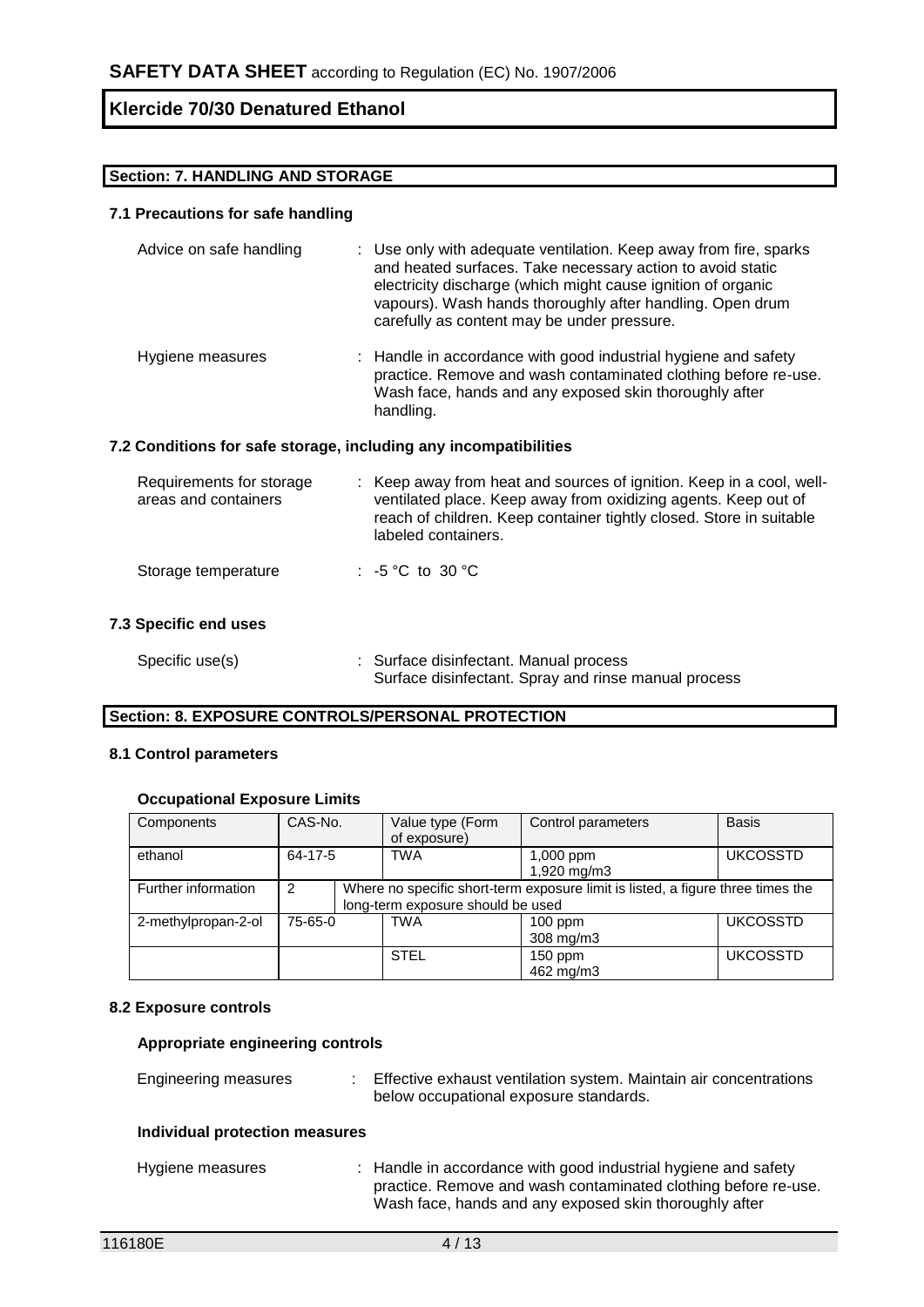|                                           | handling.                                                                                                                                                                                                                                                                                                                                                                                                                             |
|-------------------------------------------|---------------------------------------------------------------------------------------------------------------------------------------------------------------------------------------------------------------------------------------------------------------------------------------------------------------------------------------------------------------------------------------------------------------------------------------|
| Eye/face protection (EN 166)              | : Safety goggles<br>Face-shield                                                                                                                                                                                                                                                                                                                                                                                                       |
| Hand protection (EN 374)                  | : No special protective equipment required.                                                                                                                                                                                                                                                                                                                                                                                           |
| Skin and body protection<br>(EN 14605)    | : No special protective equipment required.                                                                                                                                                                                                                                                                                                                                                                                           |
| Respiratory protection (EN<br>143, 14387) | : None required if airborne concentrations are maintained below the<br>exposure limit listed in Exposure Limit Information. Use certified<br>respiratory protection equipment meeting EU<br>requirements(89/656/EEC, (EU) 2016/425), or equivalent, when<br>respiratory risks cannot be avoided or sufficiently limited by<br>technical means of collective protection or by measures, methods<br>or procedures of work organization. |
| <b>Environmental exposure controls</b>    |                                                                                                                                                                                                                                                                                                                                                                                                                                       |
| General advice                            | : Consider the provision of containment around storage vessels.                                                                                                                                                                                                                                                                                                                                                                       |

# **Section: 9. PHYSICAL AND CHEMICAL PROPERTIES**

### **9.1 Information on basic physical and chemical properties**

| Appearance                                 | liquid                                               |
|--------------------------------------------|------------------------------------------------------|
| Colour                                     | clear, colourless                                    |
| Odour                                      | alcohol-like                                         |
| pH                                         | 7.5, 100 %                                           |
| Flash point                                | 21 °C closed cup                                     |
| <b>Odour Threshold</b>                     | Not applicable and/or not determined for the mixture |
| Melting point/freezing point               | Not applicable and/or not determined for the mixture |
| Initial boiling point and<br>boiling range | Not applicable and/or not determined for the mixture |
| Evaporation rate                           | Not applicable and/or not determined for the mixture |
| Flammability (solid, gas)                  | Not applicable and/or not determined for the mixture |
| Upper explosion limit                      | Not applicable and/or not determined for the mixture |
| Lower explosion limit                      | Not applicable and/or not determined for the mixture |
| Vapour pressure                            | Not applicable and/or not determined for the mixture |
| Relative vapour density                    | Not applicable and/or not determined for the mixture |
| Relative density                           | $0.85 - 0.89$                                        |
| Water solubility                           | soluble                                              |
| Solubility in other solvents               | Not applicable and/or not determined for the mixture |
| Partition coefficient: n-<br>octanol/water | Not applicable and/or not determined for the mixture |
| Auto-ignition temperature                  | Not applicable and/or not determined for the mixture |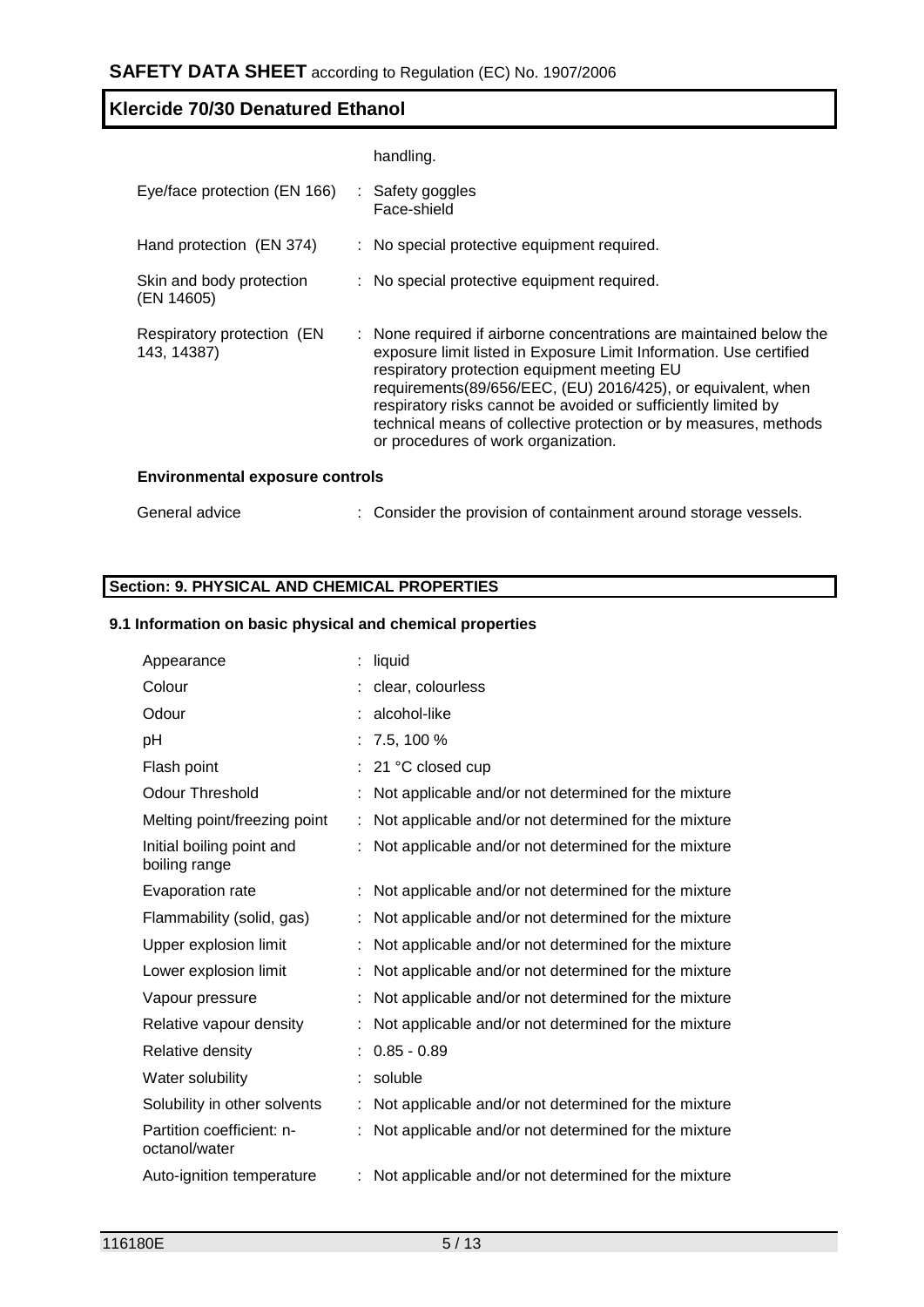| Thermal decomposition       | : Not applicable and/or not determined for the mixture     |
|-----------------------------|------------------------------------------------------------|
| Viscosity, kinematic        | : Not applicable and/or not determined for the mixture     |
| <b>Explosive properties</b> | : Not applicable and/or not determined for the mixture     |
| Oxidizing properties        | : The substance or mixture is not classified as oxidizing. |

## **9.2 Other information**

Not applicable and/or not determined for the mixture

#### **Section: 10. STABILITY AND REACTIVITY**

#### **10.1 Reactivity**

No dangerous reaction known under conditions of normal use.

### **10.2 Chemical stability**

Stable under normal conditions.

#### **10.3 Possibility of hazardous reactions**

No dangerous reaction known under conditions of normal use.

#### **10.4 Conditions to avoid**

Heat, flames and sparks.

#### **10.5 Incompatible materials**

None known.

#### **10.6 Hazardous decomposition products**

Depending on combustion properties, decomposition products may include following materials: Carbon oxides

#### **Section: 11. TOXICOLOGICAL INFORMATION**

#### **11.1 Information on toxicological effects**

| Information on likely routes of<br>exposure | : Inhalation, Eye contact, Skin contact        |
|---------------------------------------------|------------------------------------------------|
| <b>Product</b>                              |                                                |
| Acute oral toxicity                         | : There is no data available for this product. |
| Acute inhalation toxicity                   | : There is no data available for this product. |
| Acute dermal toxicity                       | : There is no data available for this product. |
| Skin corrosion/irritation                   | : There is no data available for this product. |
| Serious eye damage/eye                      | : There is no data available for this product. |
|                                             |                                                |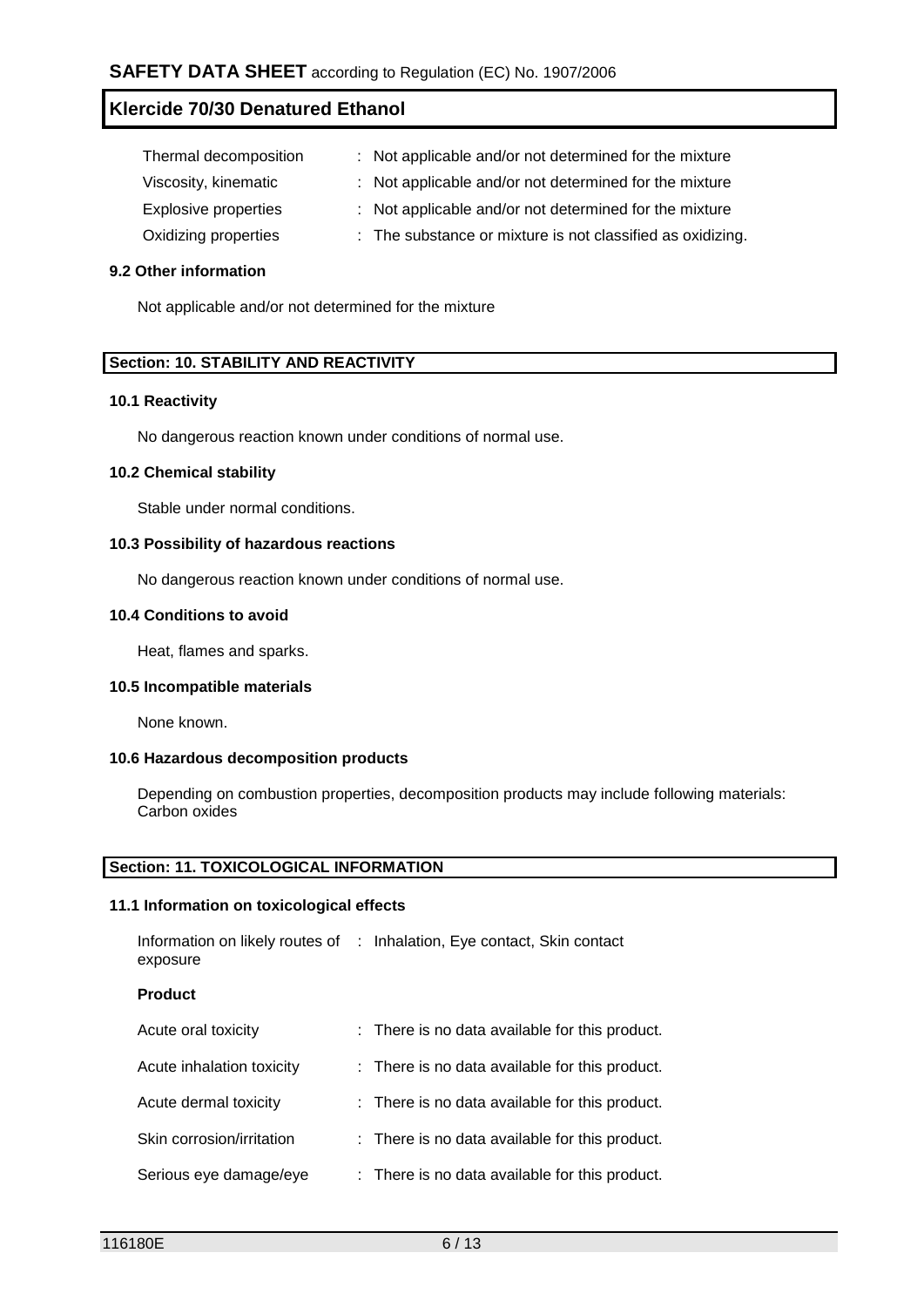| irritation                            |                                                                |
|---------------------------------------|----------------------------------------------------------------|
| Respiratory or skin<br>sensitization  | : There is no data available for this product.                 |
| Carcinogenicity                       | : There is no data available for this product.                 |
| Reproductive effects                  | : There is no data available for this product.                 |
| Germ cell mutagenicity                | : There is no data available for this product.                 |
| Teratogenicity                        | There is no data available for this product.                   |
| STOT - single exposure                | : There is no data available for this product.                 |
| STOT - repeated exposure              | : There is no data available for this product.                 |
| Aspiration toxicity                   | There is no data available for this product.                   |
| <b>Components</b>                     |                                                                |
| Acute oral toxicity                   | : ethanol<br>LD50 rat: 10,470 mg/kg                            |
|                                       | 2-methylpropan-2-ol<br>LD50 rat: 2,733 mg/kg                   |
| <b>Components</b>                     |                                                                |
| Acute inhalation toxicity             | : ethanol<br>4 h LC50 rat: 117 mg/l<br>Test atmosphere: vapour |
| <b>Components</b>                     |                                                                |
| Acute dermal toxicity                 | : ethanol<br>LD50 rabbit: $> 15,800$ mg/kg                     |
| <b>Potential Health Effects</b>       |                                                                |
| Eyes                                  | : Health injuries are not known or expected under normal use.  |
| Skin                                  | Health injuries are not known or expected under normal use.    |
| Ingestion                             | Health injuries are not known or expected under normal use.    |
| Inhalation                            | : Health injuries are not known or expected under normal use.  |
| <b>Chronic Exposure</b>               | : Health injuries are not known or expected under normal use.  |
| <b>Experience with human exposure</b> |                                                                |
| Eye contact                           | : No symptoms known or expected.                               |
| Skin contact                          | No symptoms known or expected.                                 |
| Ingestion                             | No symptoms known or expected.                                 |
| Inhalation                            | No symptoms known or expected.                                 |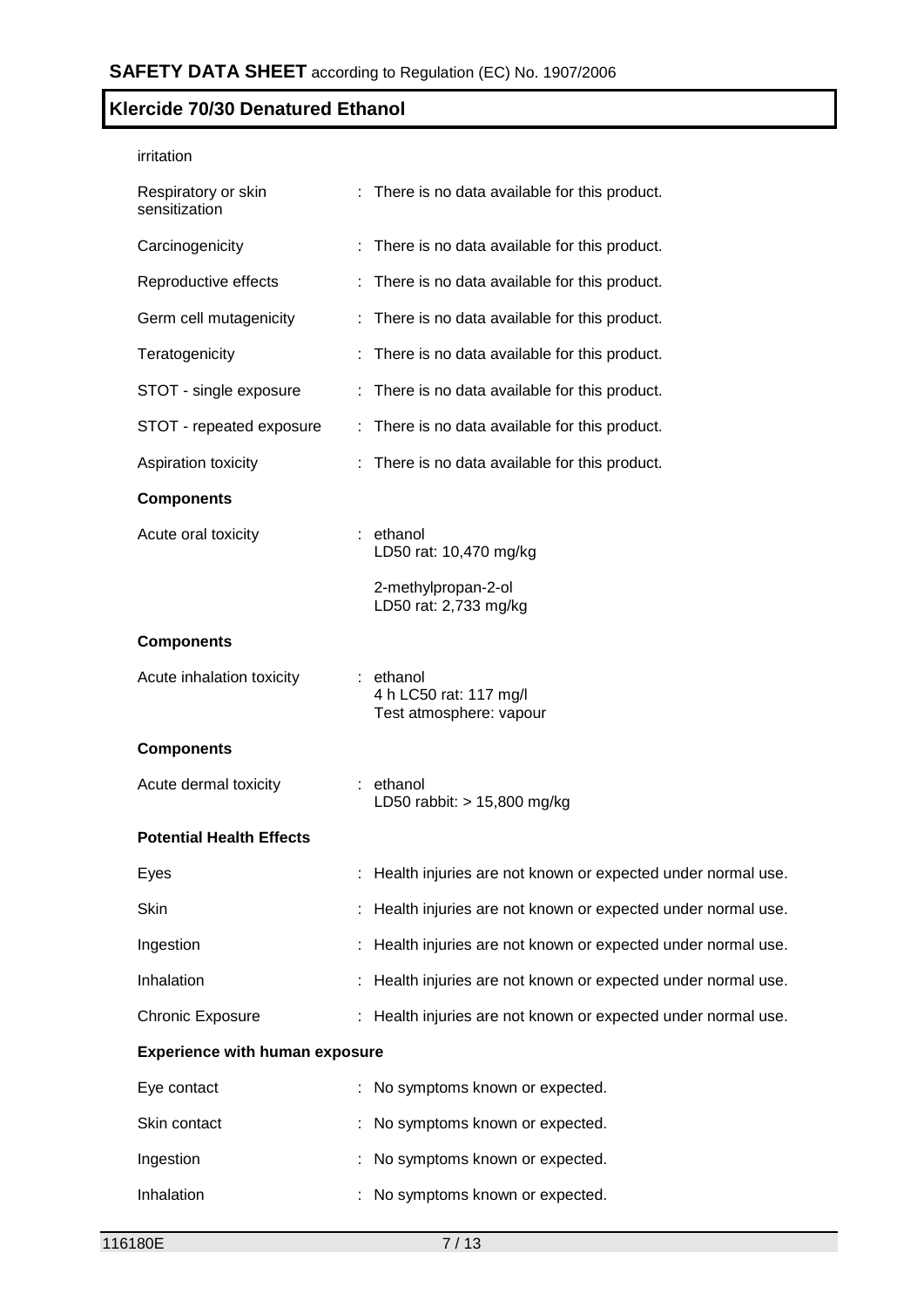# **Section: 12. ECOLOGICAL INFORMATION**

#### **12.1 Ecotoxicity**

| <b>Environmental Effects</b>                                                 | : This product has no known ecotoxicological effects.                   |
|------------------------------------------------------------------------------|-------------------------------------------------------------------------|
| <b>Product</b>                                                               |                                                                         |
| Toxicity to fish                                                             | : no data available                                                     |
| Toxicity to daphnia and other<br>aquatic invertebrates                       | : no data available                                                     |
| Toxicity to algae                                                            | : no data available                                                     |
| <b>Components</b>                                                            |                                                                         |
| Toxicity to fish                                                             | : ethanol<br>96 h LC50 Pimephales promelas (fathead minnow): > 100 mg/l |
| <b>Components</b>                                                            |                                                                         |
| Toxicity to daphnia and other : 2-methylpropan-2-ol<br>aquatic invertebrates | 48 h EC50: 933 mg/l                                                     |
| 12.2 Persistence and degradability                                           |                                                                         |
| <b>Product</b>                                                               |                                                                         |
| no data available                                                            |                                                                         |
| <b>Components</b>                                                            |                                                                         |
| Biodegradability                                                             | : ethanol<br>Result: Readily biodegradable.                             |
|                                                                              | 2-methylpropan-2-ol<br>Result: Biodegradable                            |
| 12.3 Bioaccumulative potential                                               |                                                                         |
|                                                                              |                                                                         |

# no data available

# **12.4 Mobility in soil**

no data available

# **12.5 Results of PBT and vPvB assessment**

#### **Product**

Assessment : This substance/mixture contains no components considered to be either persistent, bioaccumulative and toxic (PBT), or very persistent and very bioaccumulative (vPvB) at levels of 0.1% or higher.

#### **12.6 Other adverse effects**

no data available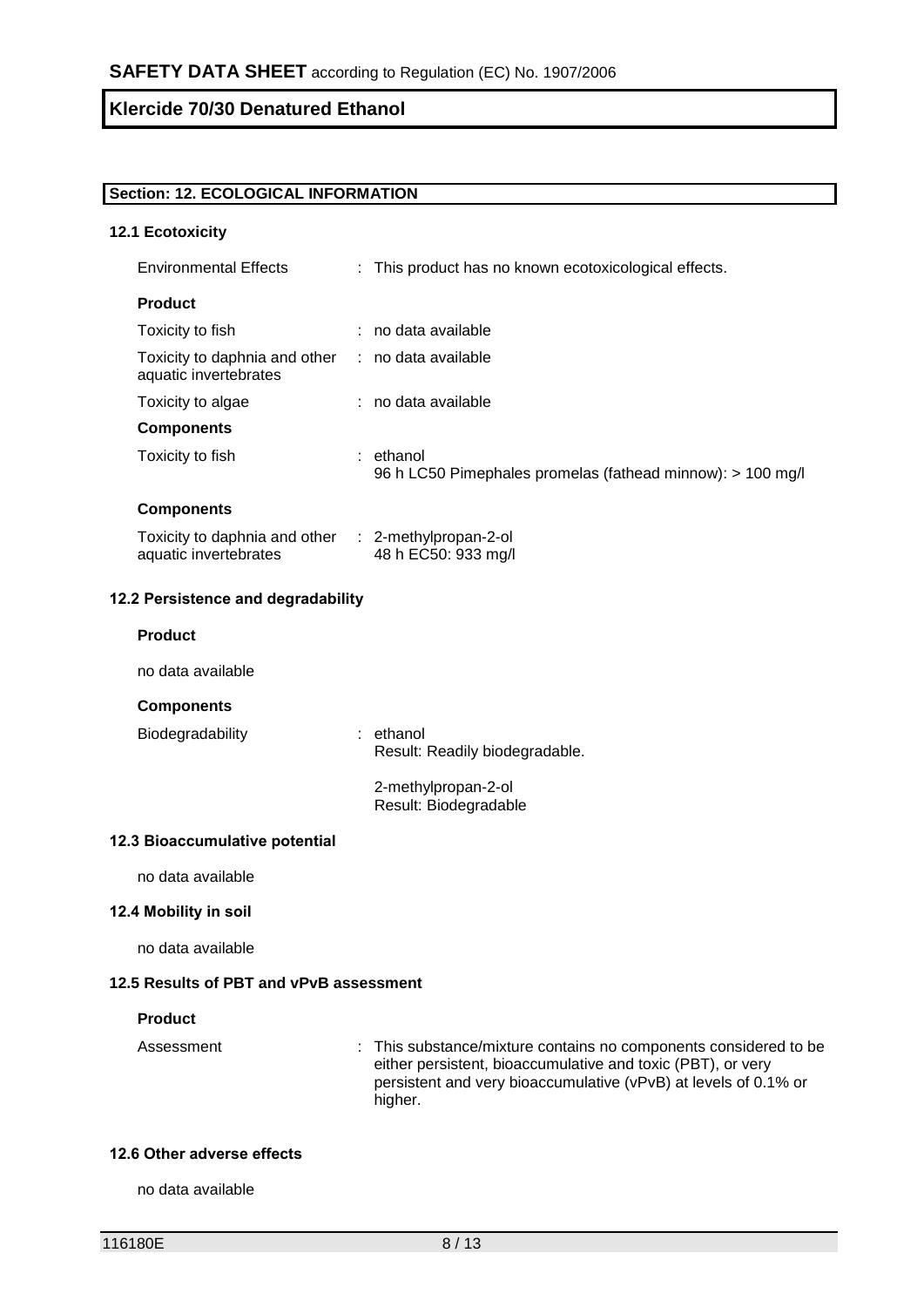## **Section: 13. DISPOSAL CONSIDERATIONS**

Dispose of in accordance with the European Directives on waste and hazardous waste.Waste codes should be assigned by the user, preferably in discussion with the waste disposal authorities.

#### **13.1 Waste treatment methods**

| Product                              | : Where possible recycling is preferred to disposal or incineration. If<br>recycling is not practicable, dispose of in compliance with local<br>regulations. Dispose of wastes in an approved waste disposal<br>facility.                                                                                                                                                                                                                                                                                  |
|--------------------------------------|------------------------------------------------------------------------------------------------------------------------------------------------------------------------------------------------------------------------------------------------------------------------------------------------------------------------------------------------------------------------------------------------------------------------------------------------------------------------------------------------------------|
| Contaminated packaging               | : Dispose of as unused product. Empty containers should be taken<br>to an approved waste handling site for recycling or disposal. Do<br>not re-use empty containers. Dispose of in accordance with local,<br>state, and federal regulations.                                                                                                                                                                                                                                                               |
| Guidance for Waste Code<br>selection | : Organic wastes containing dangerous substances. If this product<br>is used in any further processes, the final user must redefine and<br>assign the most appropriate European Waste Catalogue Code. It<br>is the responsibility of the waste generator to determine the<br>toxicity and physical properties of the material generated to<br>determine the proper waste identification and disposal methods in<br>compliance with applicable European (EU Directive 2008/98/EC)<br>and local regulations. |

#### **Section: 14. TRANSPORT INFORMATION**

The shipper/consignor/sender is responsible to ensure that the packaging, labeling, and markings are in compliance with the selected mode of transport.

# **Land transport (ADR/ADN/RID)**

| $\cdots$                     |                    |
|------------------------------|--------------------|
| 14.1 UN number               | : 1170             |
| 14.2 UN proper shipping      | : ETHANOL SOLUTION |
| name                         |                    |
| 14.3 Transport hazard        | : 3                |
| class(es)                    |                    |
| 14.4 Packing group           | : II               |
| 14.5 Environmental hazards   | : No               |
| 14.6 Special precautions for | : None             |
| user                         |                    |
| Air transport (IATA)         |                    |
| 14.1 UN number               | : 1170             |
| 14.2 UN proper shipping      | : Ethanol solution |
| name                         |                    |
| 14.3 Transport hazard        | $\therefore$ 3     |
| class(es)                    |                    |
| 14.4 Packing group           | $\mathbf{I}$       |
| 14.5 Environmental hazards   | : No               |
| 14.6 Special precautions for | : None             |
| user                         |                    |
| Sea transport (IMDG/IMO)     |                    |
| 14.1 UN number               | : 1170             |
| 14.2 UN proper shipping      | ETHANOL SOLUTION   |
| name                         |                    |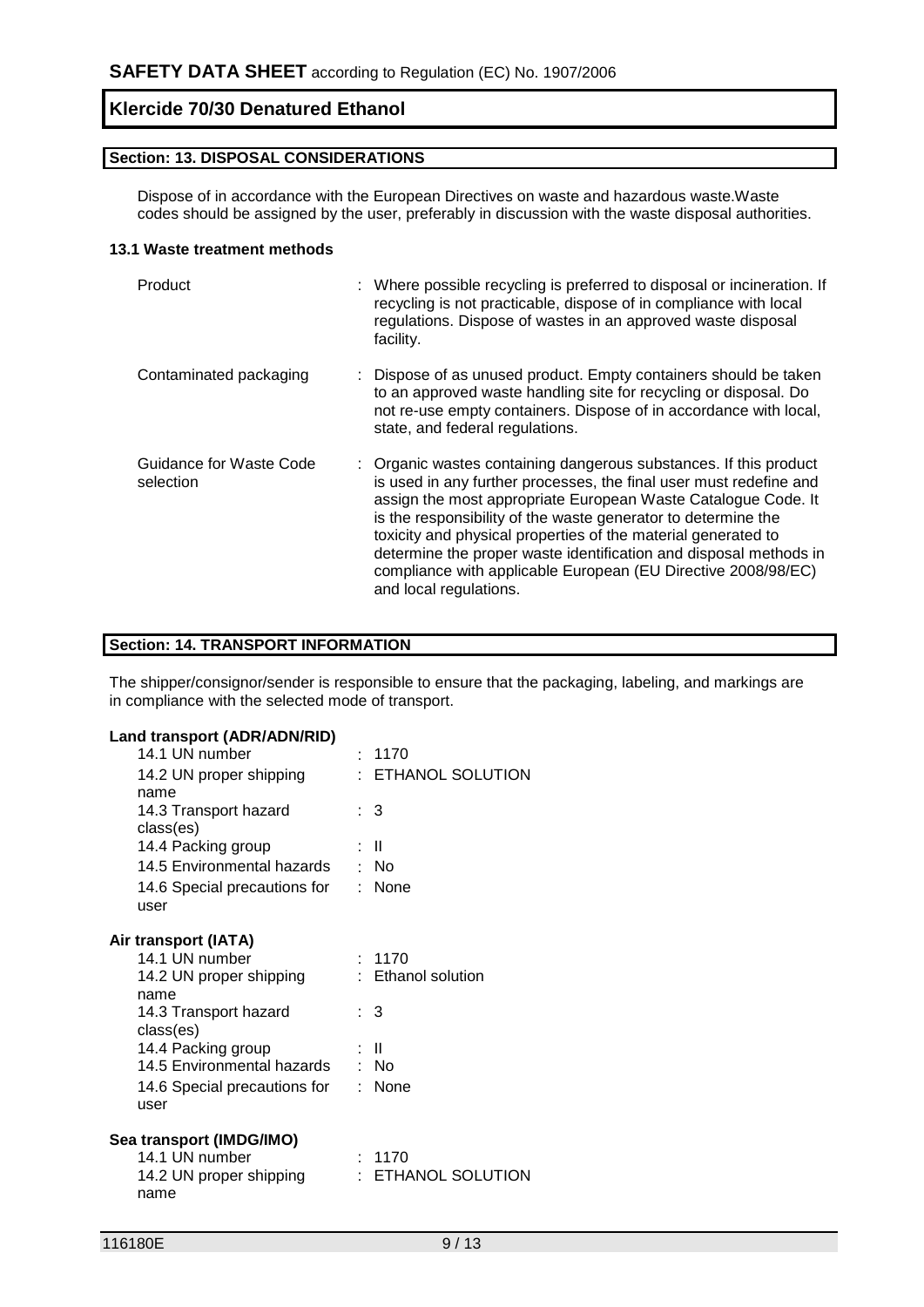| 14.3 Transport hazard        | : 3               |
|------------------------------|-------------------|
| class(es)                    |                   |
| 14.4 Packing group           | : II              |
| 14.5 Environmental hazards   | : No              |
| 14.6 Special precautions for | : None            |
|                              |                   |
| user                         |                   |
| 14.7 Transport in bulk       | : Not applicable. |
| according to Annex II of     |                   |
| MARPOL 73/78 and the IBC     |                   |
|                              |                   |

#### **Section: 15. REGULATORY INFORMATION**

# **15.1 Safety, health and environmental regulations/legislation specific for the substance or mixture**

**National Regulations**

#### **Take note of Dir 94/33/EC on the protection of young people at work.**

| Other regulations | : The Chemicals (Hazard Information and Packaging for Supply)<br>Regulations.<br>The Control of Substances Hazardous to Health Regulations.<br>Health and Safety at Work Act. |
|-------------------|-------------------------------------------------------------------------------------------------------------------------------------------------------------------------------|
|                   |                                                                                                                                                                               |

#### **15.2 Chemical Safety Assessment**

No Chemical Safety Assessment has been carried out on the product.

#### **Section: 16. OTHER INFORMATION**

#### **Procedure used to derive the classification according to REGULATION (EC) No 1272/2008**

| <b>Classification</b>     | <b>Justification</b>                |
|---------------------------|-------------------------------------|
| Flammable liquids 2. H225 | Based on product data or assessment |

#### **Full text of H-Statements**

| H <sub>225</sub> | Highly flammable liquid and vapour. |
|------------------|-------------------------------------|
| H319             | Causes serious eye irritation.      |
| H332             | Harmful if inhaled.                 |
| H335             | May cause respiratory irritation.   |

### **Full text of other abbreviations**

ADN – European Agreement concerning the International Carriage of Dangerous Goods by Inland Waterways; ADR – European Agreement concerning the International Carriage of Dangerous Goods by Road; AICS – Australian Inventory of Chemical Substances; ASTM – American Society for the Testing of Materials; bw – Body weight; CLP – Classification Labelling Packaging Regulation; Regulation (EC) No 1272/2008; CMR – Carcinogen, Mutagen or Reproductive Toxicant; DIN – Standard of the German Institute for Standardisation; DSL – Domestic Substances List (Canada); ECHA – European Chemicals Agency; EC-Number – European Community number; ECx – Concentration associated with x% response; ELx – Loading rate associated with x% response; EmS – Emergency Schedule; ENCS – Existing and New Chemical Substances (Japan); ErCx – Concentration associated with x% growth rate response; GHS – Globally Harmonized System; GLP – Good Laboratory Practice; IARC – International Agency for Research on Cancer; IATA – International Air Transport Association; IBC – International Code for the Construction and Equipment of Ships carrying Dangerous Chemicals in Bulk; IC50 – Half maximal inhibitory concentration; ICAO – International Civil Aviation Organization; IECSC – Inventory of Existing Chemical Substances in China; IMDG – International Maritime Dangerous Goods; IMO – International Maritime Organization; ISHL – Industrial Safety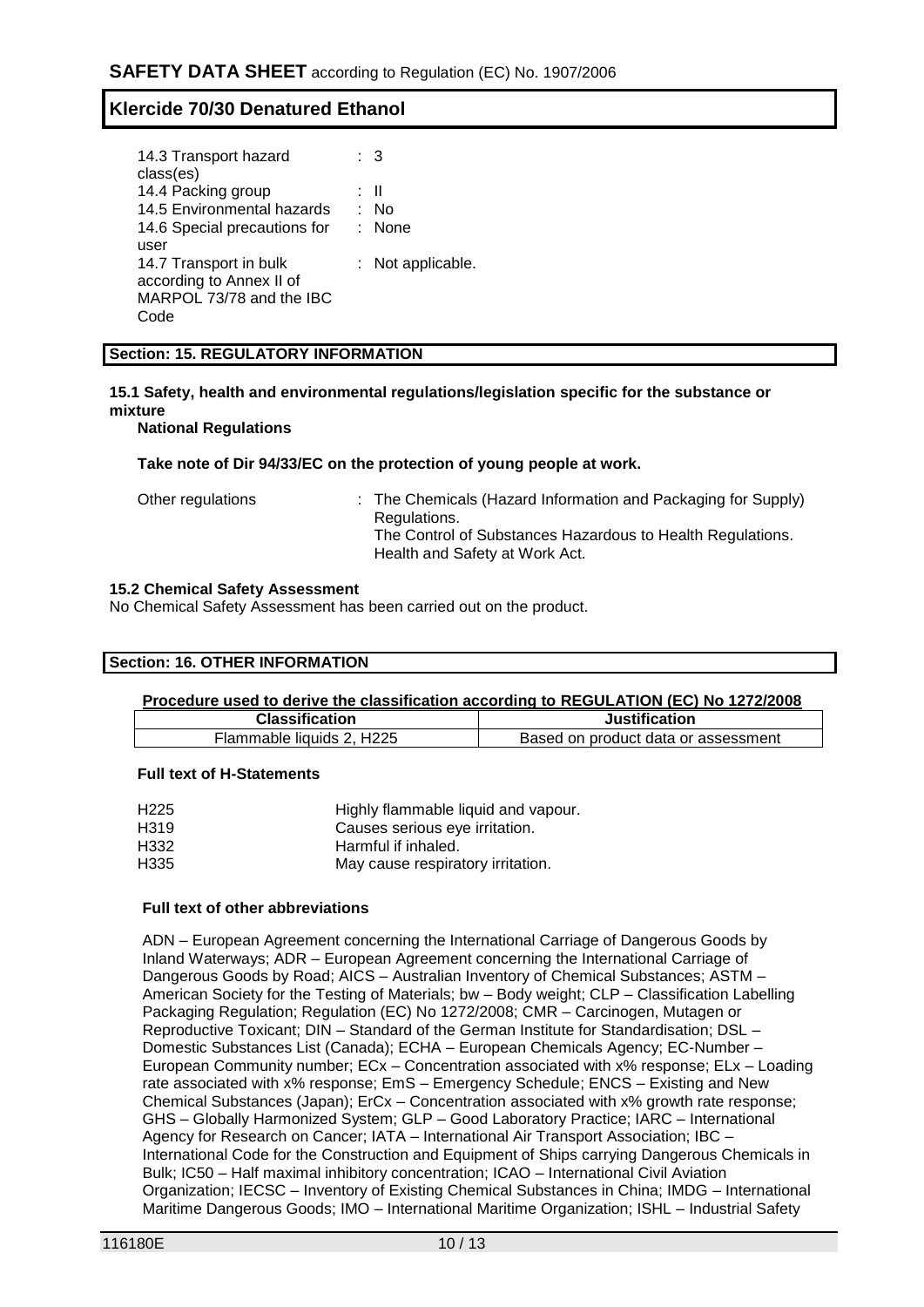and Health Law (Japan); ISO – International Organisation for Standardization; KECI – Korea Existing Chemicals Inventory; LC50 – Lethal Concentration to 50 % of a test population; LD50 – Lethal Dose to 50% of a test population (Median Lethal Dose); MARPOL – International Convention for the Prevention of Pollution from Ships; n.o.s. – Not Otherwise Specified; NO(A)EC – No Observed (Adverse) Effect Concentration; NO(A)EL – No Observed (Adverse) Effect Level; NOELR – No Observable Effect Loading Rate; NZIoC – New Zealand Inventory of Chemicals; OECD – Organization for Economic Co-operation and Development; OPPTS – Office of Chemical Safety and Pollution Prevention; PBT – Persistent, Bioaccumulative and Toxic substance; PICCS – Philippines Inventory of Chemicals and Chemical Substances; (Q)SAR – (Quantitative) Structure Activity Relationship; REACH – Regulation (EC) No 1907/2006 of the European Parliament and of the Council concerning the Registration, Evaluation, Authorisation and Restriction of Chemicals; RID – Regulations concerning the International Carriage of Dangerous Goods by Rail; SADT – Self-Accelerating Decomposition Temperature; SDS – Safety Data Sheet; TCSI – Taiwan Chemical Substance Inventory; TRGS – Technical Rule for Hazardous Substances; TSCA – Toxic Substances Control Act (United States); UN – United Nations; vPvB – Very Persistent and Very Bioaccumulative

Prepared by : Regulatory Affairs

Numbers quoted in the MSDS are given in the format:  $1,000,000 = 1$  million and  $1,000 = 1$ thousand.  $0.1 = 1$  tenth and  $0.001 = 1$  thousandth

REVISED INFORMATION: Significant changes to regulatory or health information for this revision is indicated by a bar in the left-hand margin of the SDS.

The information provided in this Safety Data Sheet is correct to the best of our knowledge, information and belief at the date of its publication. The information given is designed only as a guidance for safe handling, use, processing, storage, transportation, disposal and release and is not to be considered a warranty or quality specification. The information relates only to the specific material designated and may not be valid for such material used in combination with any other materials or in any process, unless specified in the text.

# **Annex: Exposure Scenarios**

### **Exposure Scenario: Surface disinfectant. Manual process**

| Life Cycle Stage |                   | Widespread use by professional workers                              |
|------------------|-------------------|---------------------------------------------------------------------|
| Product category | $\therefore$ PC35 | Washing and cleaning products (including solvent based<br>products) |

#### **Contributing scenario controlling environmental exposure for:**

| Environmental release<br>category        | ERC8a      | Wide dispersive indoor use of processing aids in open<br>systems |
|------------------------------------------|------------|------------------------------------------------------------------|
| Daily amount per site                    | $: 7.5$ kg |                                                                  |
| <b>Type of Sewage Treatment</b><br>Plant |            | : Municipal sewage treatment plant                               |

### **Contributing scenario controlling worker exposure for:**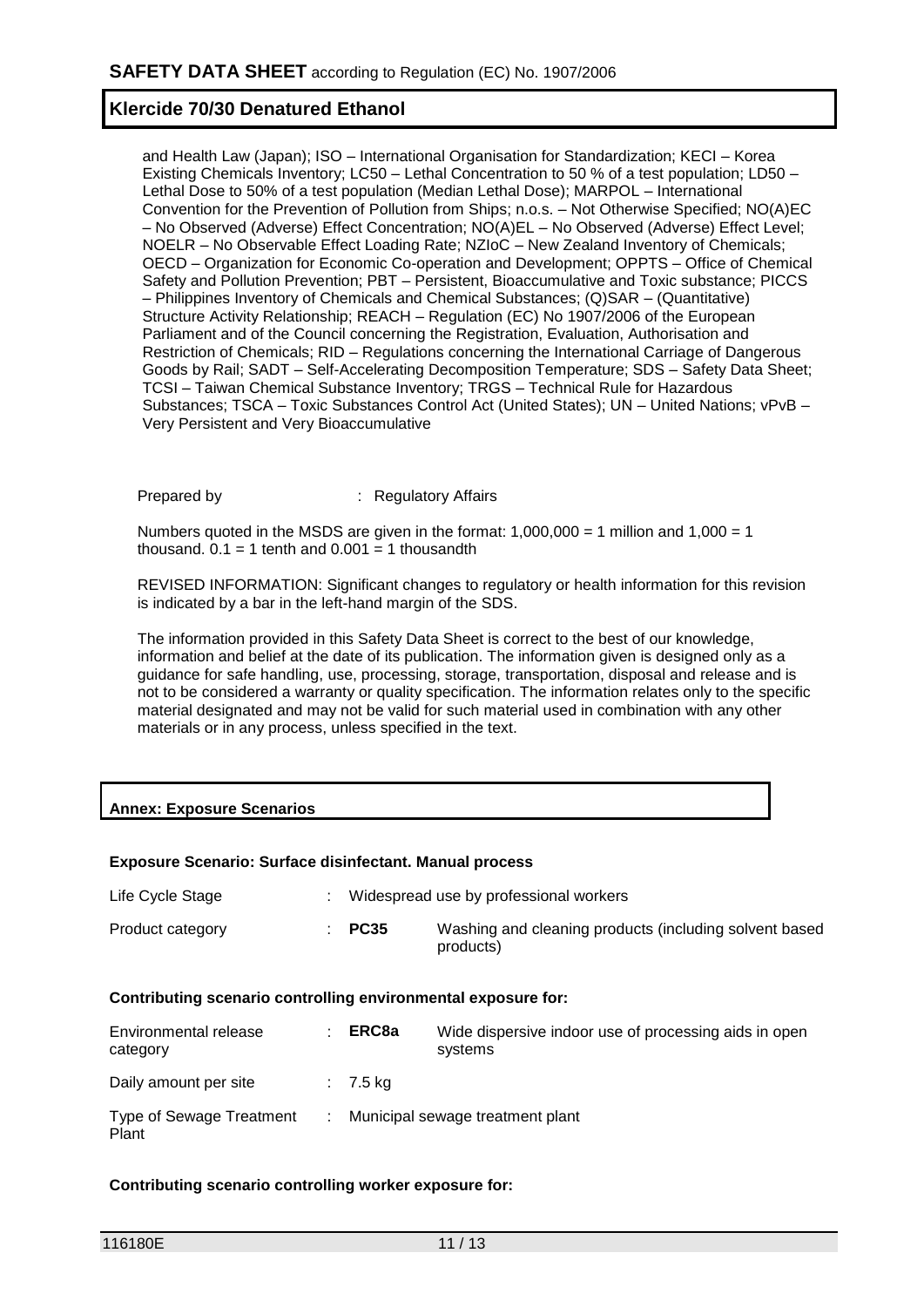| Process category                                       | ÷. | PROC10                    | Roller application or brushing            |   |
|--------------------------------------------------------|----|---------------------------|-------------------------------------------|---|
| <b>Exposure duration</b>                               |    | 480 min                   |                                           |   |
| Operational conditions and<br>risk management measures |    | Indoor                    |                                           |   |
|                                                        |    |                           | Local Exhaust Ventilation is not required |   |
| General ventilation                                    |    | Ventilation rate per hour |                                           | 1 |
| <b>Skin Protection</b>                                 |    | No.                       |                                           |   |
| <b>Respiratory Protection</b>                          |    | No.                       |                                           |   |

### **Contributing scenario controlling worker exposure for:**

| Process category                                       | ÷ | PROC8a             | Transfer of substance or preparation (charging/<br>discharging) from/ to vessels/large containers at non-<br>dedicated facilities |   |
|--------------------------------------------------------|---|--------------------|-----------------------------------------------------------------------------------------------------------------------------------|---|
| <b>Exposure duration</b>                               |   | 60 min             |                                                                                                                                   |   |
| Operational conditions and<br>risk management measures |   | Indoor             |                                                                                                                                   |   |
|                                                        |   |                    | Local Exhaust Ventilation is not required                                                                                         |   |
| General ventilation                                    |   |                    | Ventilation rate per hour                                                                                                         | 1 |
| <b>Skin Protection</b>                                 |   | Yes: See Section 8 |                                                                                                                                   |   |
| <b>Respiratory Protection</b>                          |   | <b>No</b>          |                                                                                                                                   |   |

# **Exposure Scenario: Surface disinfectant. Spray and rinse manual process**

| Life Cycle Stage |                   | Widespread use by professional workers                              |
|------------------|-------------------|---------------------------------------------------------------------|
| Product category | $\therefore$ PC35 | Washing and cleaning products (including solvent based<br>products) |

# **Contributing scenario controlling environmental exposure for:**

| Environmental release<br>category        | ERC8a      | Wide dispersive indoor use of processing aids in open<br>systems |
|------------------------------------------|------------|------------------------------------------------------------------|
| Daily amount per site                    | $: 7.5$ kg |                                                                  |
| <b>Type of Sewage Treatment</b><br>Plant |            | Municipal sewage treatment plant                                 |

### **Contributing scenario controlling worker exposure for:**

| Process category           | $\therefore$ PROC10 | Roller application or brushing |
|----------------------------|---------------------|--------------------------------|
| Exposure duration          | 480 min             |                                |
| Operational conditions and | $:$ Indoor          |                                |